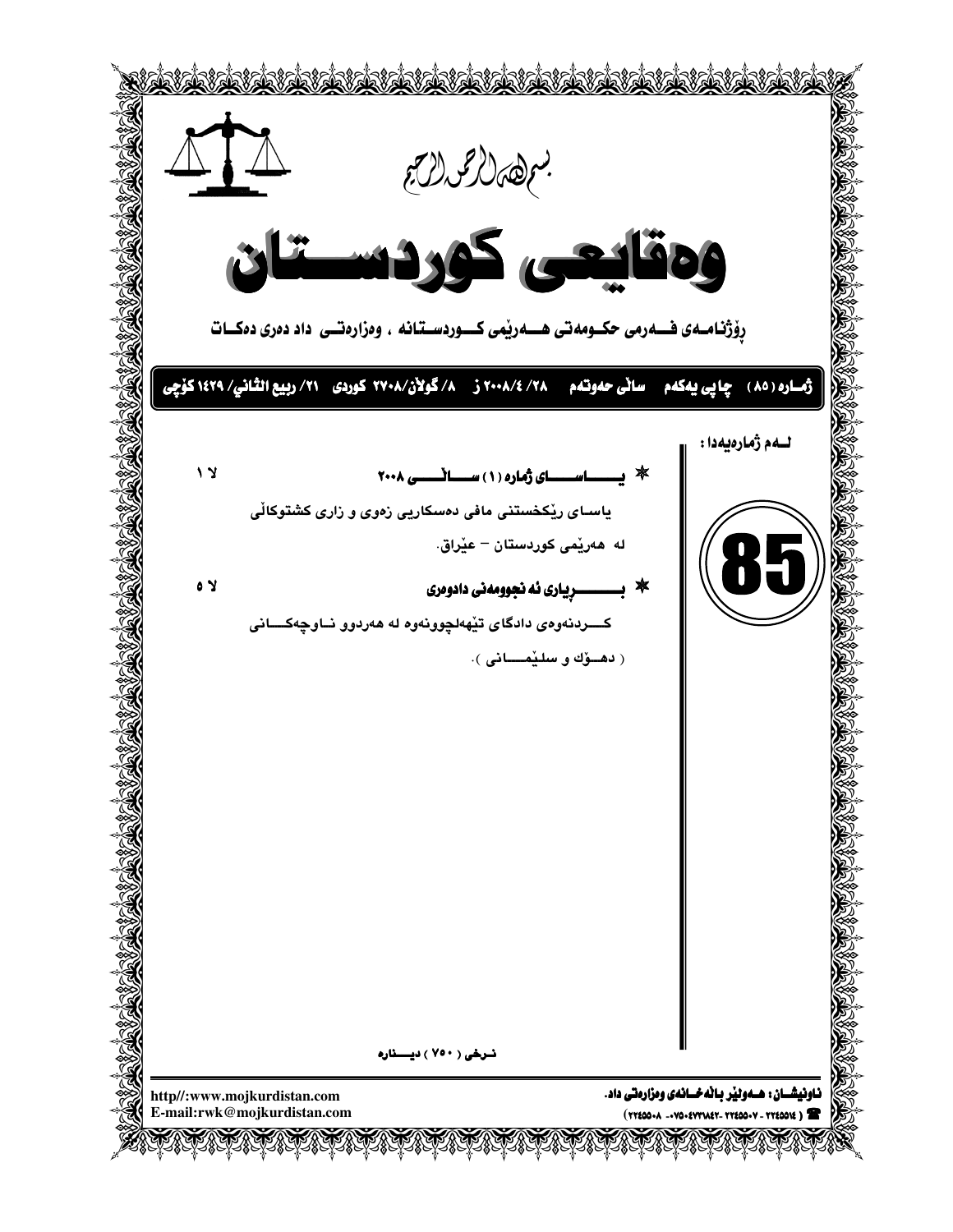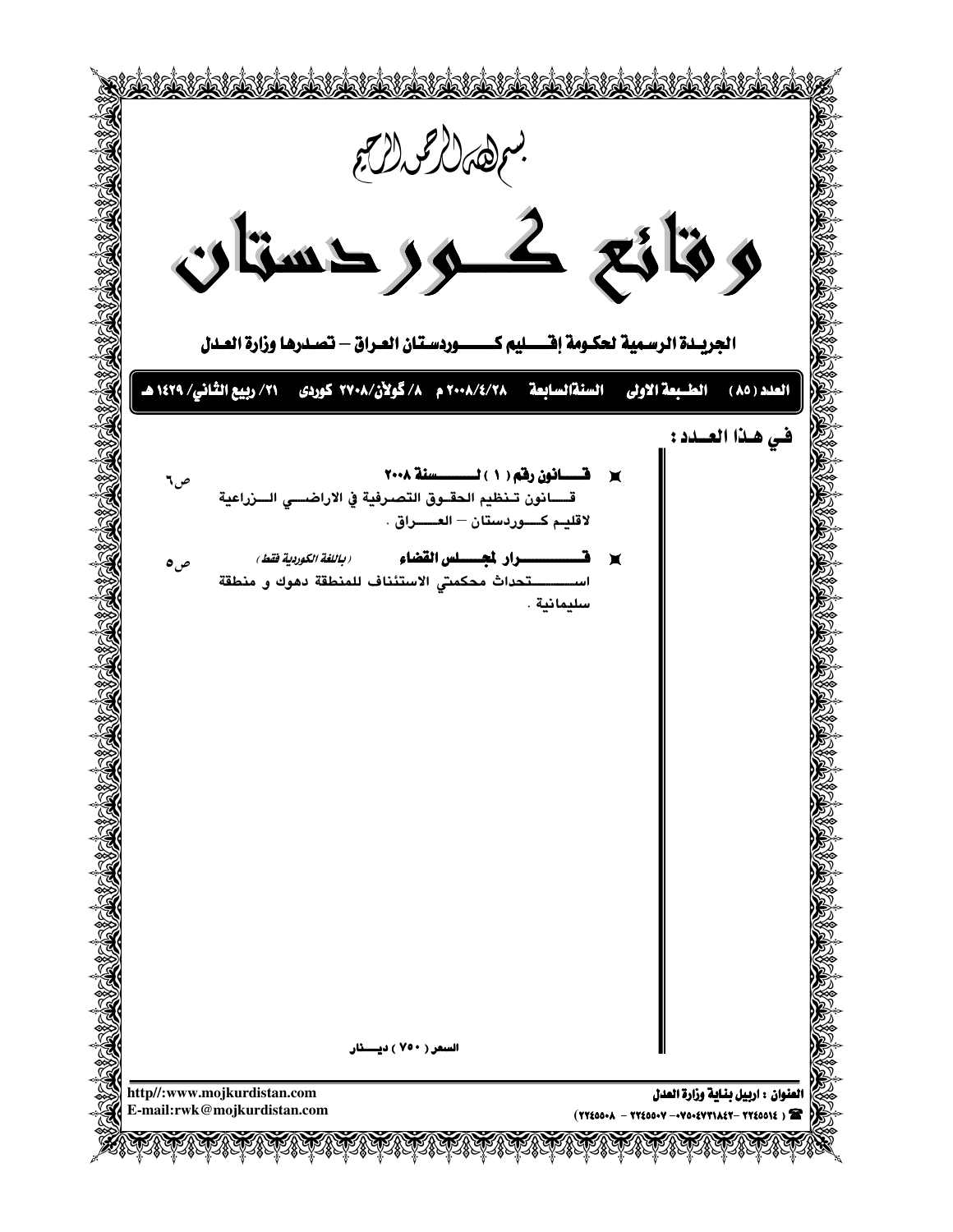# بهناوی خوای بهخشنده و میهرهبان

هەربمى كوردستانى عيراق سەرۆكايەتى ھەرپم سەرۆك

بەناوي گەنەوە

بريار ڈمارہ ( Y ) ساٹی ۲۰۰۸

يــــــــاســـاي ريكخستني مـــــافي دهسكـــــــاريي زهوي و زاري كشــــــــتوكــــــاني 

به پێی برگەی (۱) ی ماددەی (۱۰) ی پاسای سەرۆکاپەتی ھەرپّمی کوردستان – عیّراق ژمارە (۱)ی ساڵی ۲۰۰۵ ی هەموارکراو و به پاڵیشتی ئەو پاساکارییەی ئەنجومەنی نیشتمانی کوردستان – عیّراق کردویەتی له دانیشتنی ژماره (۲) له ۲۰۰۸/۳/۲۱ بریارماندا به دهرکردنی:

# ماددەى يەكەم :

- يهکهم : ئەو جووتيارانەي زەوي کشتوکالّى بە سەرياندا دابەشکراوە وگريبەستيان ھەيە بە ييّى ئەحکامى ياسای چاکسازی کشتوکاڵی و ئەو ياساو وبريــــار و رِيْنماييه کارپِيْکراوانەی۔تر له هەريْمی کوردستان مافی دەسکارییان دەسەلمێندرێت لە سەر ئەو زەوييانە بە مەرجێك بريـــــارى دابهشکردنهکه پهسهند کرابێت و گرێِبهستهکان هێشتا له کاردا بن و جۆرپان(صنفیان)دمبنه صنفی ئەو زەوييانەي مولْكى دەولْەتن و مافى دەسكارييان لەسەرە.
- دووهم : يێويسته خاوەن مافى دەسكاريى كه حوكمەكانى ئەم ياسايە دەيگرێتەوە بەردەوام بىٚ لە بهکارهێنانی زەوييەکە بۆ مەبەستى کشتوکاڵی و چاودێری بکات ئەگینا برياری چەسپاندنی مافی دەسكارييەكەي ھەڵدەوەشێتەوە گەر خاوەنى ماڧى دەسكارى چاندنى زەويەكەي بەبىٚ ھۆيەكى رەوا بۆ ماوەي سىٰ وەرزى يەك لەدواي يەك بەجێھێشت.
- سێيهم: گرێبەست لەگەلٚ ئەو كەسانەي دەسكاريى زەوي ئەمیريى دەكەن دەكرىٚ لە غەيرى ئەوانەي گريڊهستيان نييه ، ئەگەر مەرجى يـــــــــاساييان تێدابێت و بێجگه ئەو زەويانە كە تەسوپيەيان تەواو نەبورە ، يَاخون مافى بەكارەينانيان نەچەسپاوە .ئەر كەسانە دەبى برى كريكە بدەن كە كەرتۇنە ئهستۆيان بۆ ئەو سالاْنەی کە بەکردەيى بە کاريان ھێناوە و دوای ماوەی سىٰ سال لەمێژووی ݕێ<sup>ݤڂستنی ڲ</sup>رێؠ**۩ڲ۞ۥۮۣڸڲڸڸڸ۩۩؆؇٧٧**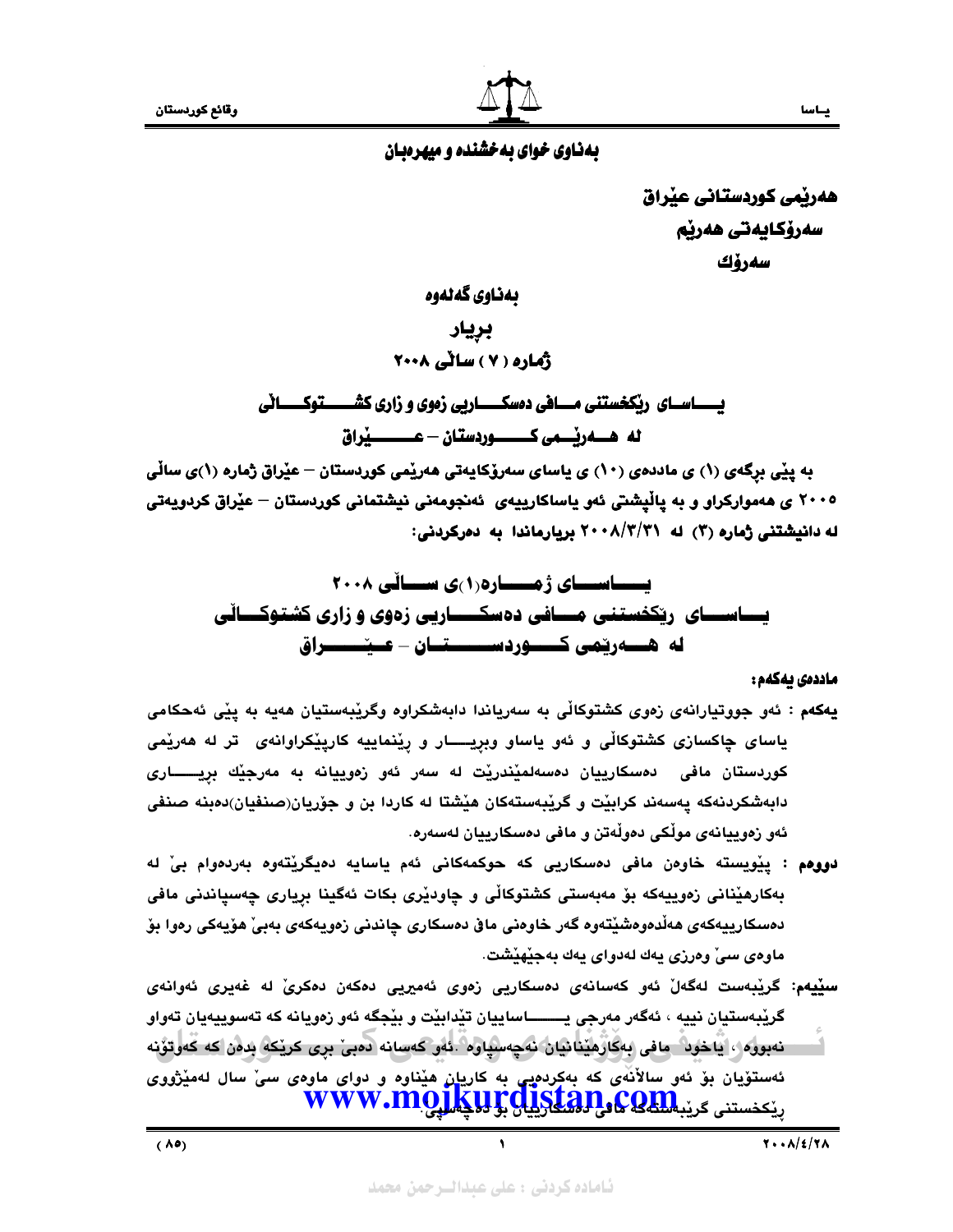

- چوارهم: دوای ئەوەی لیژنه کشتوکاڵییەکان که بۆ ئەم مەبەستە دادەمەزرین و دڵنیا دەبن لە مەرجە ياساييەكان ، بە برياريْك لە وەزيرى كشتوكـــــالْەوە زەوى يەكان تۆمار دەكرين بەرامبەر كريْيەكى رەمزى كە دواي دەبێتە بناغەيەك بۆ وەرگرتنى رەسمى ياسايى لە فەرمانگەكانى تاپۆ
- **پێنجهم**: پێویسته فەرمانگەکانی تاپۆ زەوييەكان، بەپێی حوکمەکانی ئەم ماددەيە، بە برِياری وەزیری كشتوكالْ تۆمار بكەن و بەم پێيەش تۆمارەكان ھەمواردەكرێن.
- **شەشەم**: ئەو رووبەرە زەوييانەى كە دابەش كراون و گرێبەستيان لە سەر كراوە لەو زەويانەى تەرخان كراون بۆ مەبەستى سوودى گشتى بە دەر دەكرين لە حوكمەكانى ئەم ماددەيە.

### ماددهی دووهم :

ياس

مافي دهسكـــاريي نابيّ بچەسپێندريّ له ســـهر رووبەري زەوييەك كـه زيــــاتر بيّ له رادەي ئەو دابەش کـــردنهی که له مـــاددهی شازدهمی یاســـای چاکســـازیی کشتوکالیی ژماره (۱۱۷)ی سالْی ۱۹۷۰دا هاتووه.

### ماددەى سىيەم :

- يهكهم: بەرزترين رادەی مافی دەسكاريی كردن لەو زەوييانەی كراونەتە مولّکی دەولّەت و ئەو زەوييانەی كراونهته مولّكى سرف ، به پێى حوكمهكانى ئهم ياسايه له هەرێمى كوردستاندا بهم شێوەيه دەبىّ: \— له زەوى دێمى ﴿ پِشت ئاو ) (١٠٠٠) هەزار دۆنم لەو زەوييانەى كە بە ھەموو جۆرە بەروبوومێك دادەچێندرێٚ.
- ۲– لەزەوى بەرئاو (۲۰۰) دو سەد دۆنم لەو زەويانەى كە بە ھۆى ئامێر ئاو دەدرێن (۱۰۰) سەدو پەنجا دۆنميش لەو زەوييانەى بەبى ھۆ ئاو دەدرێن.
- دووهم: ئەگەر خاوەنى مافى دەسكاريى ياخود خاوەنى زەوى بە موڵك كراو مولكێكى سرفى لە رێگەى میراتهوه دهستکهوت و رووبهرهکهی لهو رِادهیه زیاتر بوو که له برِگهی ( یهکهم)ی ئهم ماددهیهدا هاتووه، ئەو رووبەرە زيادەى لىْ دەسەندريْتەوە و بەناوى دەولەت بۆ مەبەستى كشتوكالْى تۆمار دەكرىّ.
- سێيهم: لهکاتی گۆرينی رێگەی ئاودانی زەوی ، چ خاوەنەکەی بيگۆرِیّ ياخود دەوڵەت ، ئەوا خاوەن مافی دهستکارییهکه یاخود خاوهنی زهوییهکه مافی هیشتنهوهی ئهو رادهیهی ههیه که لهبرگه(۱)ی ئهم ماددهيهدا هاتووه.

#### ماددەی چوارەم :

<u>گ به شیویه، خشاره و منشها مه ی وه قاییهی کسیستورد استان</u> www.mojkurdistan.com يهكهم: نزمترين رادەی ئابووری مولْکـــايەتى زەوی كشتوكـــالْی يا مــــافی دەسكــــاری كــــردنی تێيدا ۱– (۲٥) بیست و پێنج دَوْنَم له زەوى كَشْتوكالْي دەيمَّى .

Ξ ٦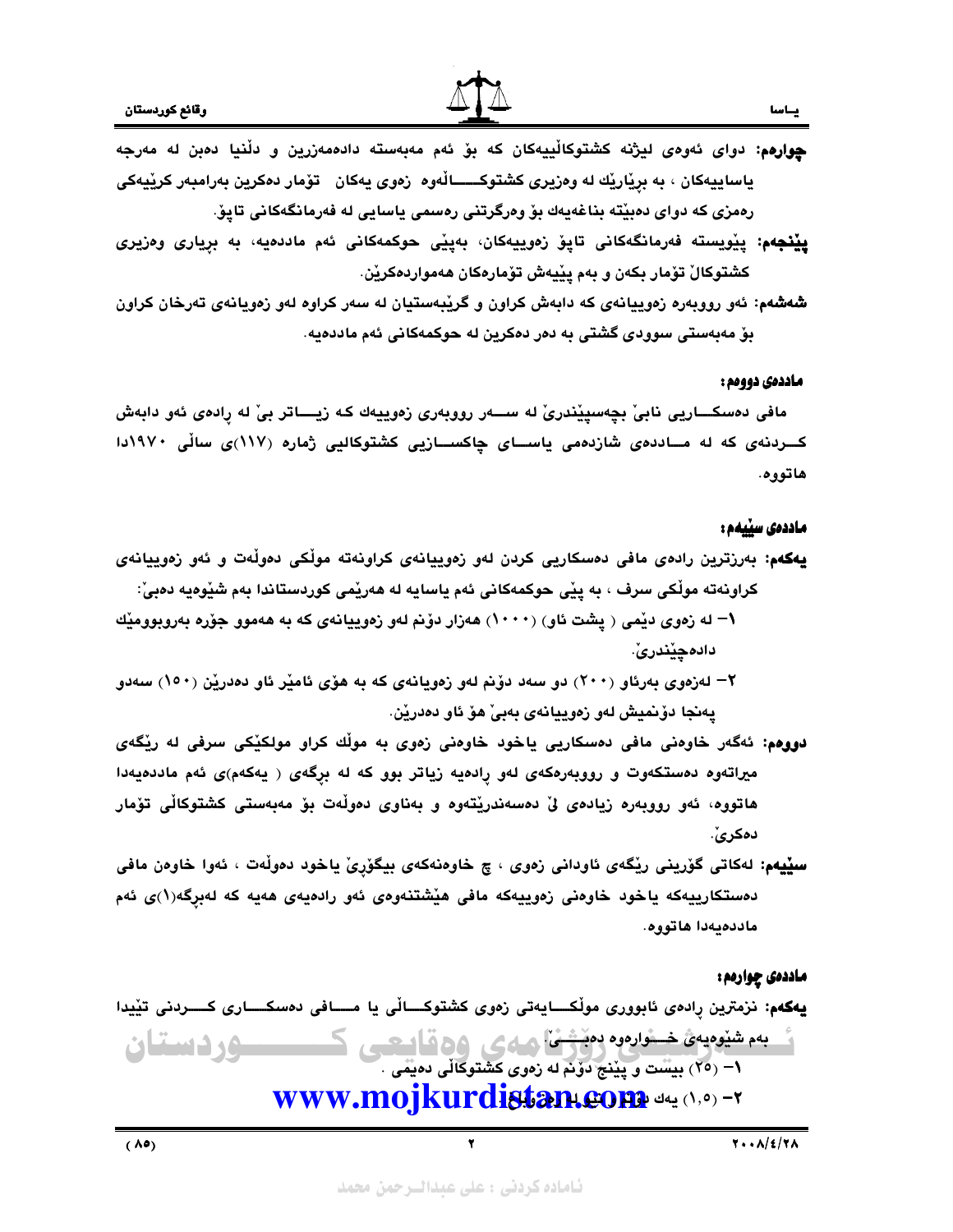۰۳ (۲٫۵) دوو دوّنم و نيو لهو زمويانهي بهراون .

٤− (٥) يێنج دۆنم لەو زەويانەي كەبەھۆي ئامێرەوە ئاودەدرێن .

دووهم: لابردنی شيوع لـــــهو رووبهرانه که لـــــهو رووبهرانه که له برگهی ( يهکهم ) لهم ماددهيهدا هــــاتوون كەمترن دەبەخشـــــرين لە رەسمى دادوەرى.

### ماددەى يېنجەم:

ئەو كەسەي دەستدرێژي دەكـــاتە سەر زەوي كشتوكــــاڵى ھيچ مافێكى ياســـايي بۆ لێناكەويتەوە لەو زەويە.

### ماددەى شەشەم :

بەدەر لە حــوكمى برگـــەى (شەشەم) لەمــــاددەى يەكــــەمى ئەم ياســـايە و لەحــــالەتى كـــــوژاندنەوەي ئەو زەوييانەي كە حوكمەكـــــانى مــــاددەي (پەكەم) دەيــــانگريتەوە، خــــاوەنەكانيان بـــه رِيْـــــژەي (٣٪)ي رووبەري زەوييە كــــوژێنراوەكە قەرەبوو دەكـــرێنەوە و بەموڵكى سرف تۆمــــار دهکرێن و بهنــــاویان فهرزدهکــــــرێن له رۆژی دهرچوونی یاسای ژماره (٥)ی ساڵی ۲۰۰۷ (یاسای هەمواركــــردنى يەكـــەمى ياســـــاى كـــوژاندنەوە و جيــــــاكـــــردنەوەى زەوىوزارى ژمــــارە (٢)ى ســـائى ١٩٩٨)ەوە.

### ماددەي ھەوتەم:

وەزيرى كشتوكالْ بۆي ھەيە رێنمايى يێويست بۆ ئاسانكاريى جێبەجێكردنى حوكمەكانى ئەم ياسايە دەربچوپنى ِ

### ماددەى ھەشتەم :

يێويسته لەسەر ئەنجومەنى وەزيران و لايەنە يەيوەنديدارەكان حوكمەكانى ئەم ياسايە جێبەجێ بكەن.

### ماددەى نۆيەم :

ئهم ياسايه له رِۆژى دەرچوونيەوە جێبەجێ دەكرێت و لەرِۆژنــــامەی فەرِمى (وەقـــائعى كـــــوردستان) بلأو دەكرنتەو ھ.

مسعود بارزاني سەرۆكى ھەريمى كوردستان-عيراق ئهم یاسایه له (۲٦)ی نهوروّزی ۲۷۰۸ی کوردی بهرامبهر (۸)ی رهبیعی دووهمی ۱٤۲۹ی کوچی و WWW.MOJRUSCLESERIE:COMP JAUNO UP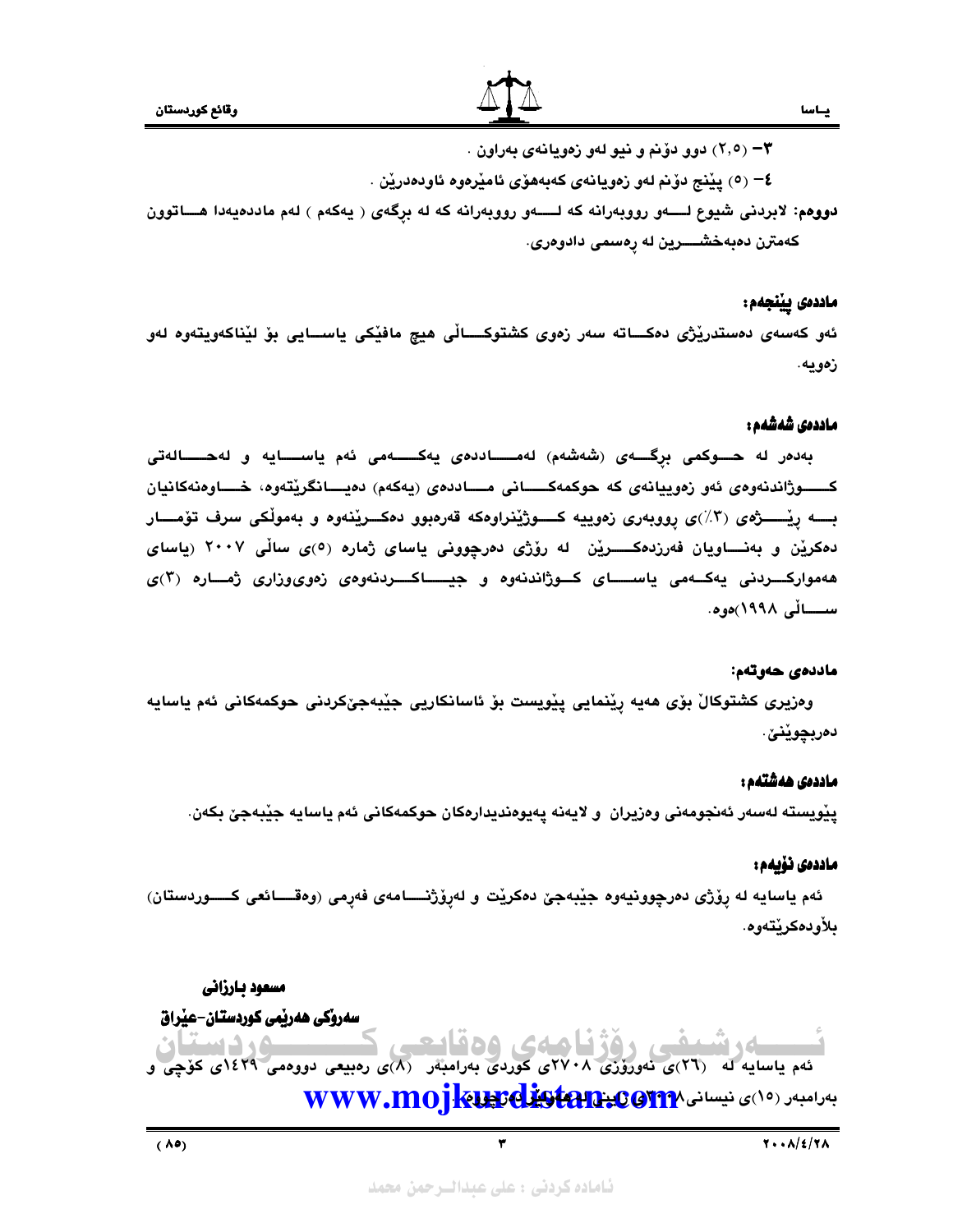# هۆكـــــــــاره ييويستيەكــــــــانى دەرچواندنى ئـــــهم يـــــــاسايه

دياره زەوي، زار و خــــاك بەشێكــــه لــــه ناســــــنامەي ھەموو مىللـەتێك و بەخــــــاوەن كـــــــردنى زەوي وزار بەشێوەيەكــى ياســــــــايى لەسەر جوتــــــــــيار و بەكـــــــــارھێنەري، خۆشەويسىــتى ھەست و دلْـــســــــــــوّزي زيــــــــــــاتر دەكـــــــــــات بەرانىبـــــــــاك و زيــــــــــــاتر كـــــــــــردنى بەرھــــەمى و بەدەرچــــــواندنى ئـــەم ياســــــــايەش ھـــــــانى وەبەرھێنــــەر دەدرێ تـــــــــا سەرمــــــــايەكەي بخــــــاتەكـــــــــار بۆ پــــرۆژەي كشتووكـــــــــالى گــــــــەورە و بەكـــــــــارھێنانى تەكنەلۆجيـــــــــــاي نـوێ، تا لـــــه قــــــهيــــــرانى كـــــــــهمى بەرھەمى نـــــــاوخۆ رزگارمـــــــان ببـێ و تـــــارادەيەك ئاســــــــايشى خۆراكــــــــــمان يــــــــــــــارێزراو بێــت و لهههمووشـــــــــى گـــرنگتر يــــــــــــاراستنى رووبـــهرى زهوييـــه كشـــــــــتووكــــــــالٰييەكــــــــــان و بەكـــــــــارھێنانى بـۆ مەبەسىتى كىشــتوكـــــــــالٰي زەوي گرانبەھــــــــــا دهبيّت و شــــــــــارهوانيـــــش بهره و نــــــــاوچه بـــــــهردهلان و كهنــــــــارهكان دهچــــــــن بـــــق نيشــتهجـــــئ بسوون و بەرادەيـەكى گونجــــــــاو قـەرەبووى ئـەو خـــــــــاوەن زەوييــــــــانە دەكــــــــريتەوە كــە بـــــــەر كـــــــوژاندنەوه كـــــــــەوتوون، ھەمــــوو ئەمــــــــــانە ھەنگـــــــــاوى بـــــــاش دەبــــــــــن بــۆ كـــــــــەرتى كشـــتوكـــــــــــالْ و رێكخستـــــــنەوەي زەويوزار، لەبـــــــــەر ئەم ھۆيـــــــــانە ئەم ياســــــــــــايە دەرچىويىسىىنىسىرا.



# www.mojkurdistan.com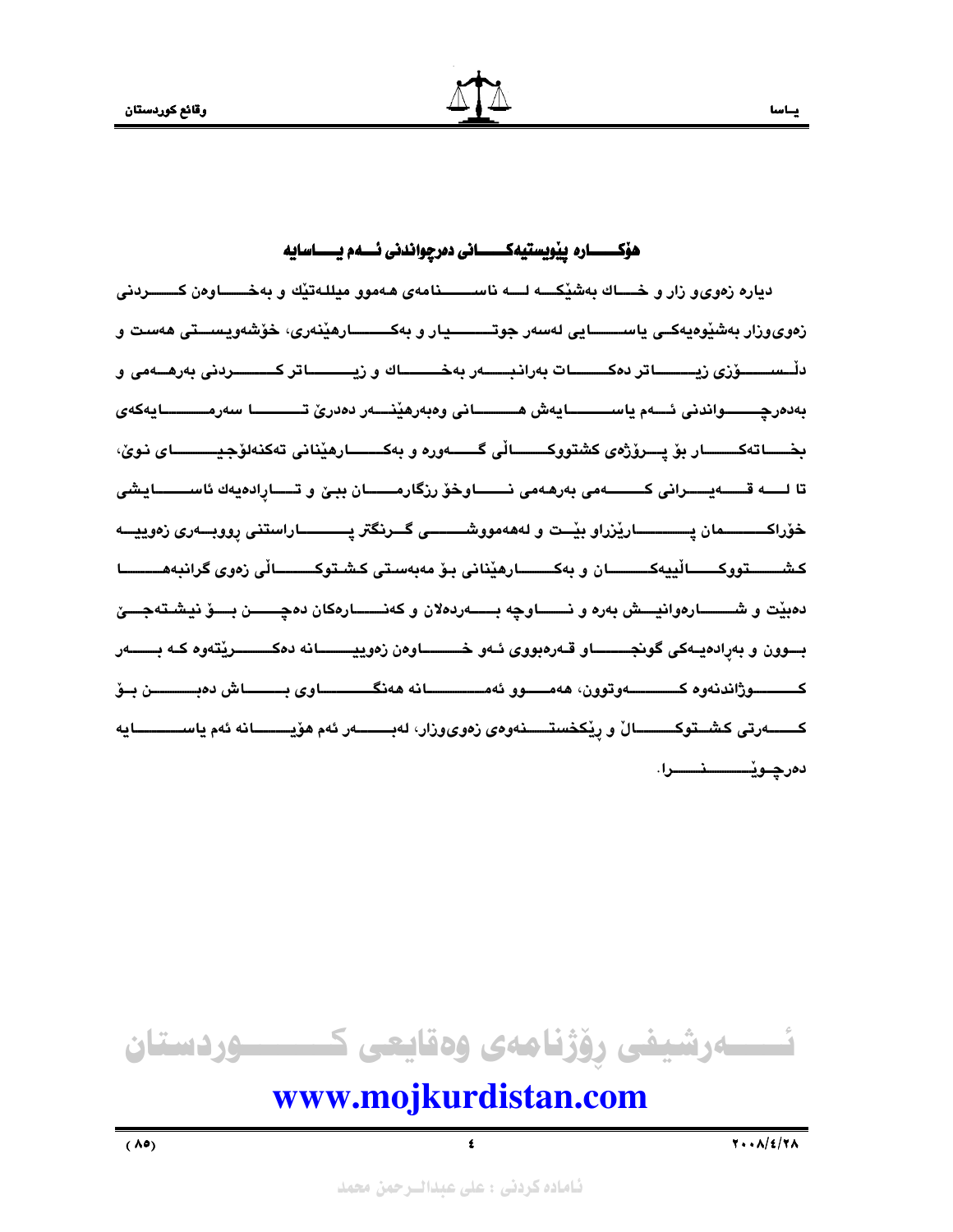

هەريمى كوردستان — عيراق ئه نجوومەنى دادوەرى ئه نجوومهن ژماره ، ۷

ربكەوتى : ٢٠٠٨/٤/٣

بــــــــریــــــــــــار ئــــامــــاژه به حـوكـــمى مــــــادده ( ١٤ ) لــــــه يــــــــاســــــــاى دهســـهلآتـــــــى دادوهرى ژمــــــــاره ( ۲۳ ) ســــالی ۲۰۰۷ ، بریـــــــــارمــــــان دا به کـــــــوّی دهنــگی ئـــــامــادهبـــــووان بـه :-

- ۱. کـــــردنهوهی دادگــــــای تێههڵچـــــوونهوهی نــــــــــاوچــــــــهی دهۆك كـــــــه دادگــــاکـــانی یاریْزگـــــای دهوّك دهگــــــریْتهوه و نـــــاوهندهکهی لــــه شــــاری دهۆك دەىنت .
- ۲. کـــــردنهوهی دادگــــــای تێههڵـــچوونهوهی نـــــــاوچهی ســــــــلێمــــــــانی کــه دادگــــاکـــانی پارێـــــزگــــــای سلێمـــــانی دهگــــــرێتهوه و نــــاوهندهکــهی لـــه شــــــارى سلـــــێمانى دەبـێــت .
- ۳. دادگـــــــای تیههڵچوونـــهوهی نــــــاوچـــهی کــــــهرکووك که دادگـــــاکــانی ياريْزگــــاي كـــەركووك و قەزاي خـــانەقين و ئەو قـــەزايــــانەي كە لــــە سنووري ئيدارەي گــەرمـــــيانــن كــــه لــــه خـــــوارەوه ئــــــــاماژەيـــــــــان يـيّ كــــــــراوه دەگـــــــرێتەوه ، وه نــــاوهندهكـــــهى به شــــــێوهيهكــى كـــــاتى لـــــــه شــــــارى ســـــلێمـــــــانى دهبێت ۱ – قــــــەزاى چەمچــەمـــــــــــالْ . د – نــاحيهكــــانى سهر به قـــهزاى دەربەندىخــــــــان . هـ – ئەو ناحيه و گوندانەي سەر بە ھەرێمى كوردستانن لە ناوچەكە .

ســەرۆك احسمد عبسدالله زبسسير نسسەرشیفی رۆژنامەی وەقايعی كــــــــوردستان www.mojkurdistan.com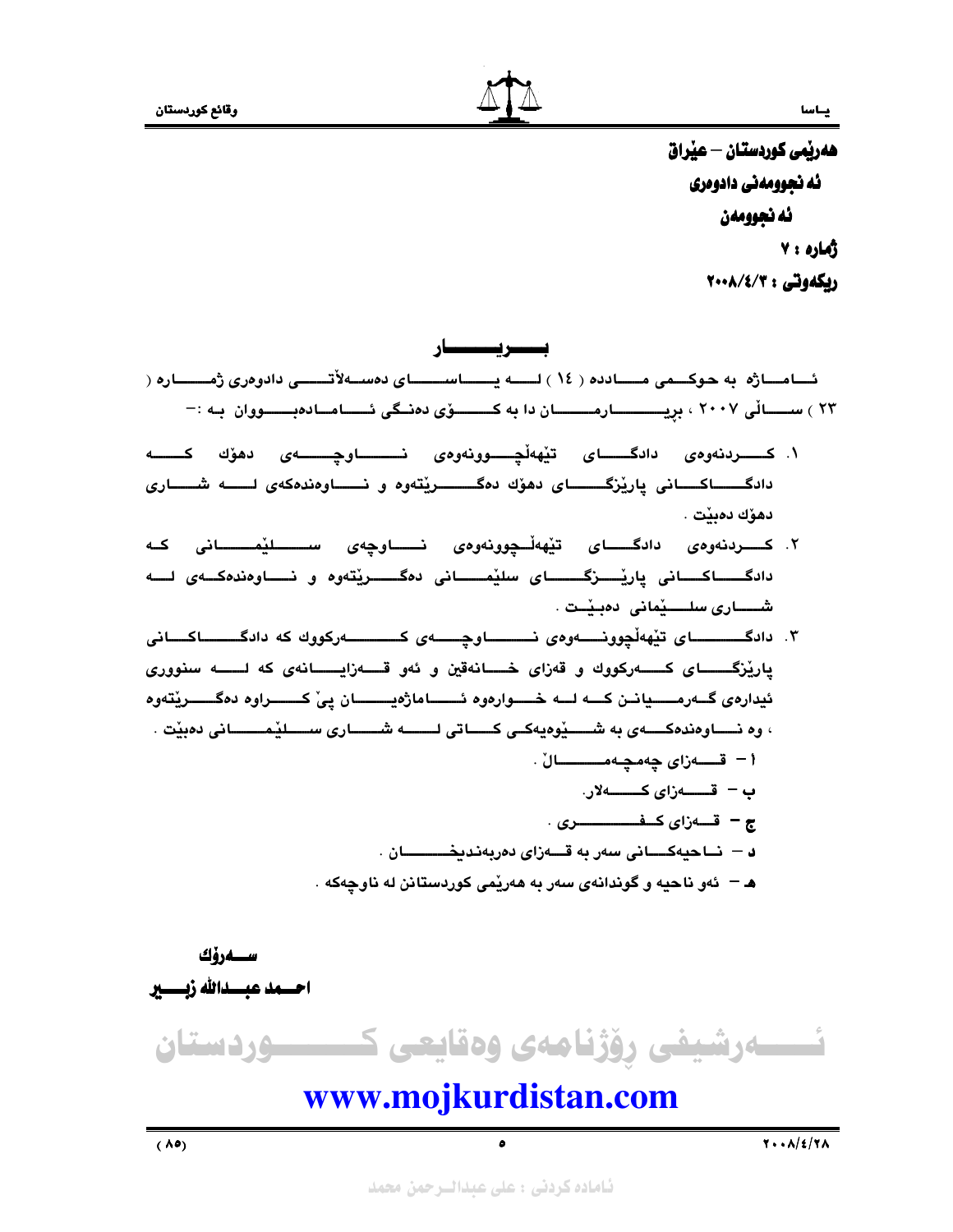إفليم كوردستان — العراق رئاسة إلاقليم الرئيس

بساسم الشعب قسرار رفقم (٧) لسنة ٢٠٠٨ قــــــــــانـــون تنظــــــــــيم الحقــــــوق الله في الأراضــــــــــــي الزراعـــــية لافلـــــــــيم كوردستـــــــــان – المــــــــــــراق

وفقا للفقرة الأولى من المادة العاشرة لقانون رئاسة إقليم كوردستان — العراق رقم (١) لسنة ٢٠٠٥ المعدل ٢٠٠٨/٣/٣١ قررنـــــــــا إصدار:

المادة الاولى :

- أولاً: يثبت حق التصرف في الاراضى الزراعية للفلاحين الموزع عليهم و المتعاقدين بموجب احكام قانون الاصلاح الزراعي و القوانين و القرارات و التعليمات الاخرى المعمول بها في اقليم كوردستان شريطة ان تكون قرارات التوزيع مصادقا عليها و العقود سارية المفعول و تصبح صنفها اراضى مملوكة للدولة مثقلة بحق التصرف.
- **ثانياً: على صاحب حق التصرف المشمول بأحكام هذا القانون ان يستمر في إستغلال الارض للاغراض** الزراعية و العناية بها وبعكسه يلغي قـــرار تثبيت حق التصرف اذا ترك صاحب حق التصرف زراعة الارض لــثلاث مواسم متتالية دون عذر مشروع.
- ثالثاً: يتم التعاقد مع المتصرفين في الاراضـى الاميرية من غير المتعاقدين في حالة توفر الشروط القانونية فيهم باستثناء الاراضي التي لم تتم تسويتها أو تثبيت الحقوق فيها، ودفع بدلات الإيجار التي تترتب بذمتهم لسنوات استغلالهم الفعلي ويثبت لهم حق التصرف بعد مرور ثلاث سنوات من تأريخ تنظيم العقد.
- رابعاً: تسجل الإراضي بقــــــــرار من ورير الــــــــــرراعة بعد التحقق من توافــــــــــر الشروط القـــلــــانونية من .<br>قبل اللجان الــــــــزراعية الــــــــــــي ستشكيل لهذا الغــــــوض وببدل رمــــــــــزي الذي يصبح اســــــــاساً لاستيفاء الــــــرسم الثانولي؟ والتي المتابع إلى w w w.moj

 $(\Lambda$ e)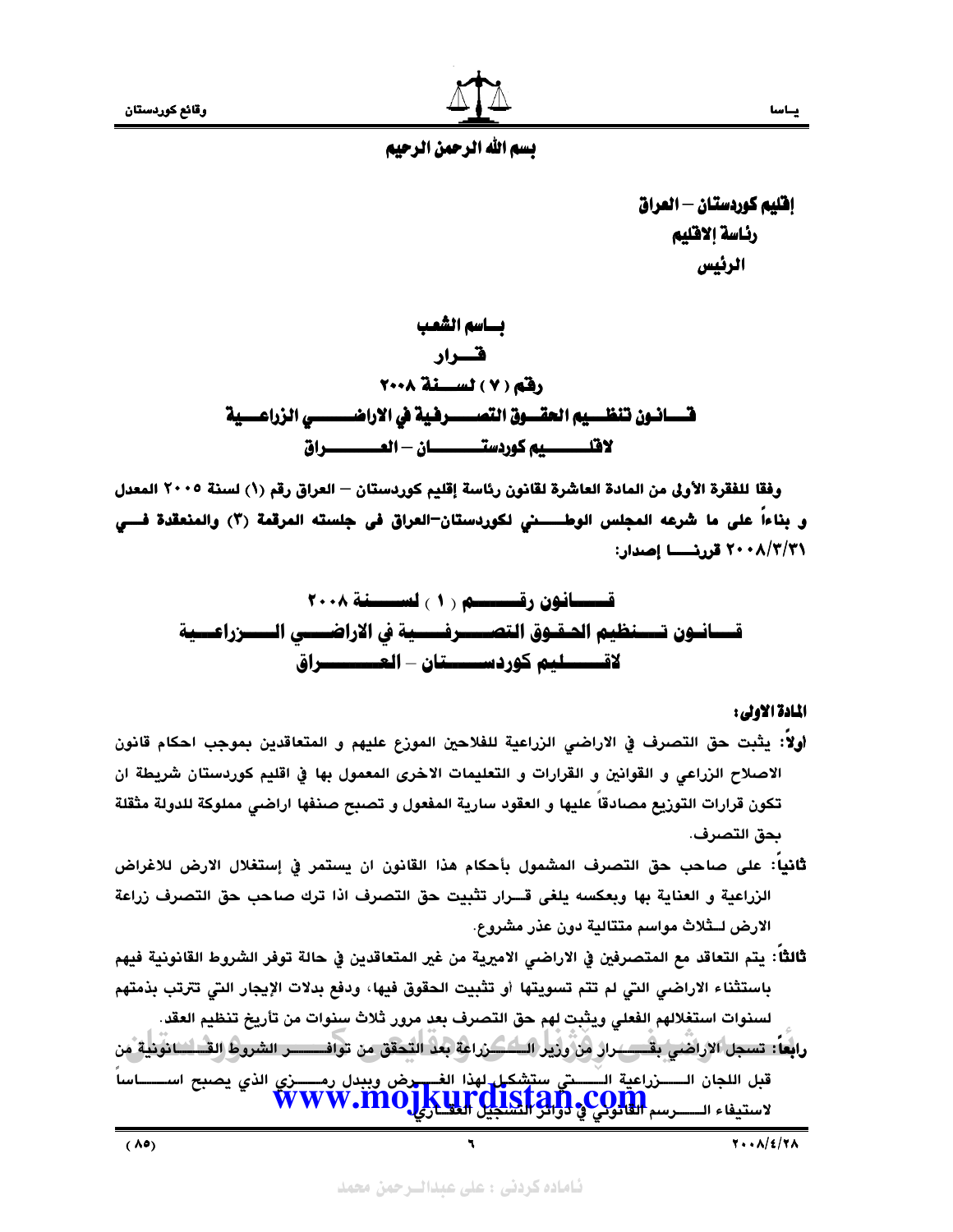

- خامساً: على دوائر التسجيل العقاري اجراء التسجيل وفقاً لاحكام هذه المادة بقرار من وزير الزراعة وتعدل السحلات وفقاً لذلك.
- سادسا: يستثنى من احكام هذه المادة المساحات الموزعة والمتعاقد عليها من الاراضى المخصصة لاغراض الذفع العام.

### المادة الثانية :

لايـــمـــــــــوز تثبيت حق التصرف على مساحة تزيد عن حدود التوزيع المبينة في المادة السادسة عشرة من قانون الاصلاح الزراعي رقم(١١٧) لسنة ١٩٧٠.

# المادة الثالثة :

- اولاً: يكون الحد الاعلى لحق التصرف في الاراضى المملوكة للدولة والاراضى المملوكة ملكاً صرفاً بموجب احكام هذا القانون في اقليم كوردستان كما يلي: ١− في الاراضي الديمية (١٠٠٠)الـــــف دونم في الاراضي التي تزرع بأنواع المحاصيل. ٢– في الاراضي المروية (٢٠٠) مــائـــتا دونم في الاراضــــي الــــتي تــسقي بالـواسطة و (١٥٠)مــــائة و خمسون دونماً في الاراضي الـــــتي تسقــــــي سيحــــــاً.
- ثَّانياً: إذا آلت الى صاحب حق التصرف أو المالك في الاراضى المملوكة ملكاً صرفاً مساحة تزيد عن الحدود المبينة في الفقرة (اولاً) من هذه المادة نتيجة الارث تؤخذ منه المساحة الزائدة وتسجل بأسم الدولة للاغراض الزراعية.
- ثالثاً: يحتفظ صاحب حق التصرف أو مالك الارض بالحدود المبينة في الفقـــــــرة( اولا) من هذه المادة عند تبدل طــــــــــريقة ري الارض ســـــــــواء كــــــــــان بفعل صــــــــــــا حبهــــــــــــــــــــ أو بفعـــــــــل الدولـــــــــــة.

# المادة الرائعة:



لايُرتــب للمتجـــــــ<mark>الإثرات الاتار بالاتار بالاتار بالاتار بالاتار بالله تحقـوق قانونية لــــه.</mark>